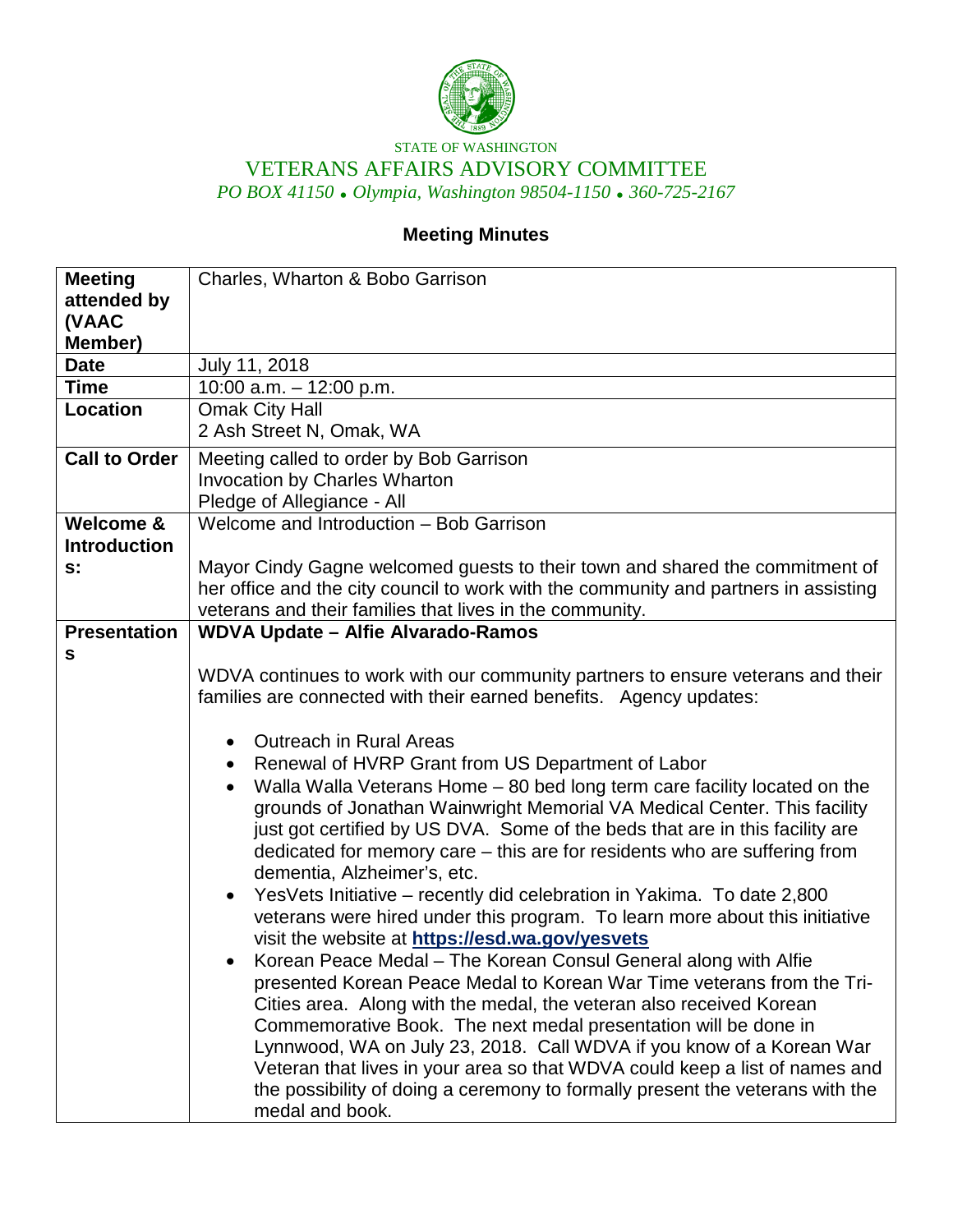Legislative Updates: Link to veterans and military bills that passed this year: **http://www.dva.wa.gov/about-wdva/legislative-updates**

### **Employment – Louis Torres**

WorkSource is available to everyone in Whitman County at: **[www.worksourcewa.com](http://www.worksourcewa.com/)**

Veterans also have priority service by Disabled Veterans Outreach Coordinator or Local Veterans Employment Representatives in the Office. They can help reduce barriers to work by helping with transportation, wardrobe, work-required tools or other gear.

WorkSource also partners with WDVA to provide the Veterans Innovations Program and Homeless Veterans Reintegration Program benefits to veterans who qualify. (more info at **[www.dva.wa.gov](http://www.dva.wa.gov/)**)

Other programs include the YesVets hiring initiative – **[www.yesvets.org](http://www.yesvets.org/)**

## **Traumatic Brain Injury (TBI) – Dan Overton**

TBI is defined as an alteration in brain function or other evidence of brain pathology, caused by an external force – such as – falls, exposure to blasts, being hit in the head, sudden and violent change in air pressure and more. Acquired Brian Injury is an injury to the brain which is not hereditary, congenital, degenerative or induced by birth trauma. An acquired brain injury is an injury to the brain that has occurred after birth and is often the result of lack of oxygen to the brain, poisoning, strokes, etc. The relationship between the two is that there has been injury to the brain which causes disruption and damage to this most vital and fragile organ. WDVA also develop an App called Max Impact – available on the App Store

Link to TBI Fact Sheet:

http://www.dva.wa.gov/sites/default/files/TBI%20Program%20Fact%20Sheet%202 016.pdf

#### **WA Veterans Cemetery – Rudy Lopez**

Eligibility for interment in the Washington State Veterans Cemetery mirrors National Veterans Cemetery

eligibility requirements. In general:

- All U.S. Veterans discharged under conditions other than dishonorable;
- Spouses; and
- Dependent Children.

The Washington State Veterans Cemetery serves veterans and other eligible individuals from

Washington and other States.

More information on the National Veterans Cemetery Eligibility Requirements is available at: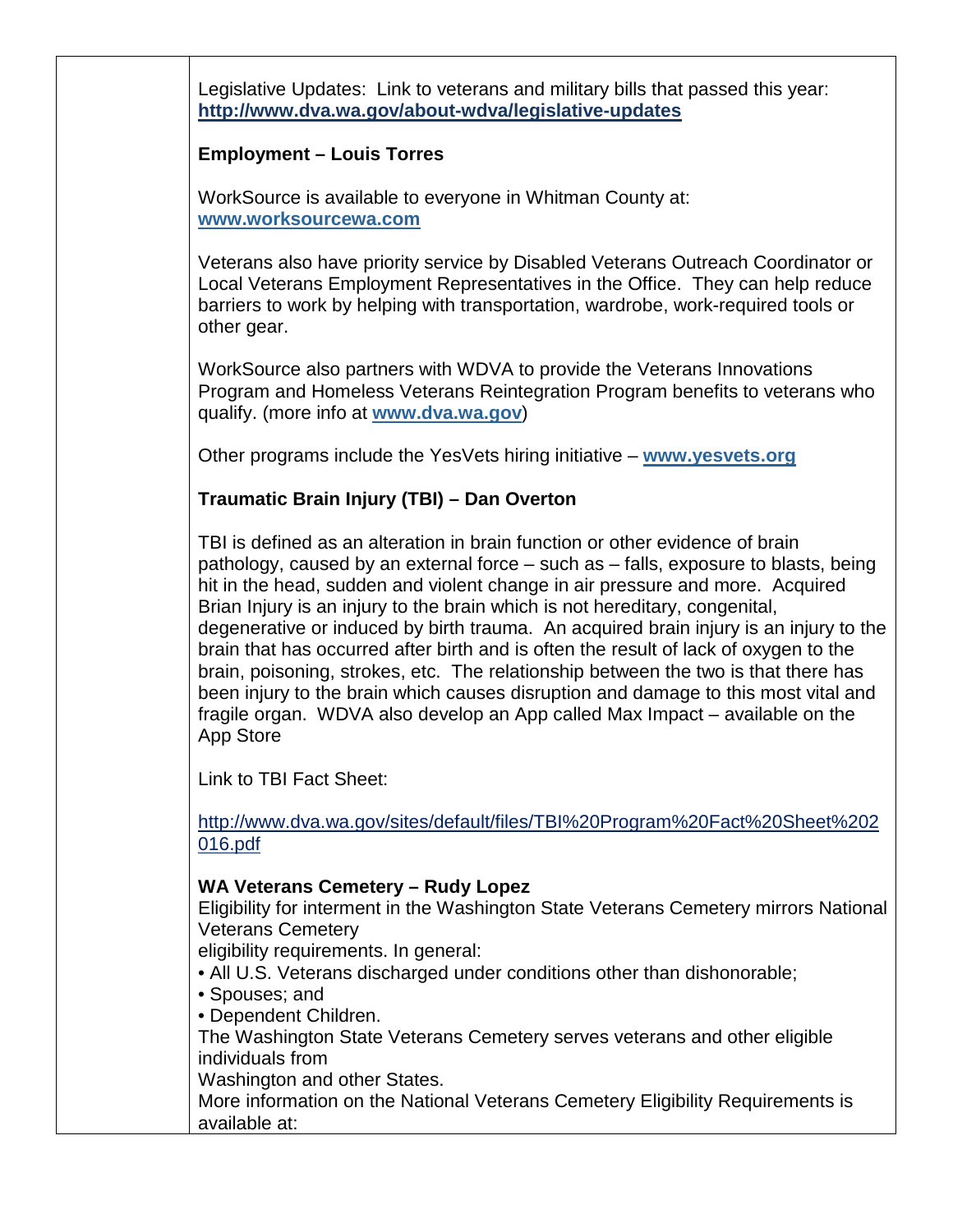**http://www.cem.va.gov/cem/bbene/eligible.asp** or by contacting a WDVA Benefits Specialist directly at 1-800-562-2308.

The State Veterans Cemetery provides for in-ground casket burial sites and cremation interments.

For cremation interments the following options are available:

• A columbarium niche that includes an inscribed, granite marker;

• An in-ground cremation inurnment that includes an upright inscribed, granite marker;

• A scattering garden with a flush-to-ground inscribed granite memorial marker

## **Veterans Center Update – Joe Dumlao**

Joe along with his partner travels to rural areas around Spokane with the mobile Vet Center providing counseling services for veterans and also telehealth.

The Vet Center Program was established by Congress in 1979 out of the recognition that a significant number of Vietnam era vets were still experiencing readjustment problems. Vet Centers are community based and part of the U.S. Department of Veterans Affairs. In April 1991, in response to the Persian Gulf War, Congress extended the eligibility to veterans who served during other periods of armed hostilities after the Vietnam era. Those other periods are identified as Lebanon, Grenada, Panama, the Persian Gulf, Somalia, and Kosovo/Bosnia. In October 1996, Congress extended the eligibility to include WWII and Korean Combat Veterans. The goal of the Vet Center program is to provide a broad range of counseling, outreach, and referral services to eligible veterans in order to help them make a satisfying post-war readjustment to civilian life. On April 1, 2003 the Secretary of Veterans Affairs extended eligibility for Vet Center services to veterans of Operation Enduring Freedom (OEF) and on June 25, 2003 Vet Center eligibility was extended to veterans of Operation Iraqi Freedom (OIF) and subsequent operations within the Global War on Terrorism (GWOT). The family members of all veterans listed above are eligible for Vet Center services as well. On August 5, 2003 VA Secretary Anthony J. Principi authorized Vet Centers to furnish bereavement counseling services to surviving parents, spouses, children and siblings of service members who die of any cause while on active duty, to include federally activated Reserve and National Guard personnel. For assistance after hours, weekends and holidays call: 1-877-927-8387.

# **WDVA Veterans Services Division – Steve Gill**

WDVA is a full service state agency that assist veterans and their families or survivors. We advocate and aggressively pursues all federal and state benefits earned. Our office is staffed with qualified serviced officer to assist veterans and their families in accessing their benefits earned: VA Disability Compensation Claim, VA Pension or Widows Pension, Aid and Attendance, Health Care Benefits. Using a case management approach, our staff attend to the needs of veterans by providing behavioral health counseling, referral services.

# **HUD-VASH Rural – Lance Fromm**

US DVA awarded approximately \$300 million in grants to 275 non-profit organization through Supportive Services for Veterans Families (SSVF) to help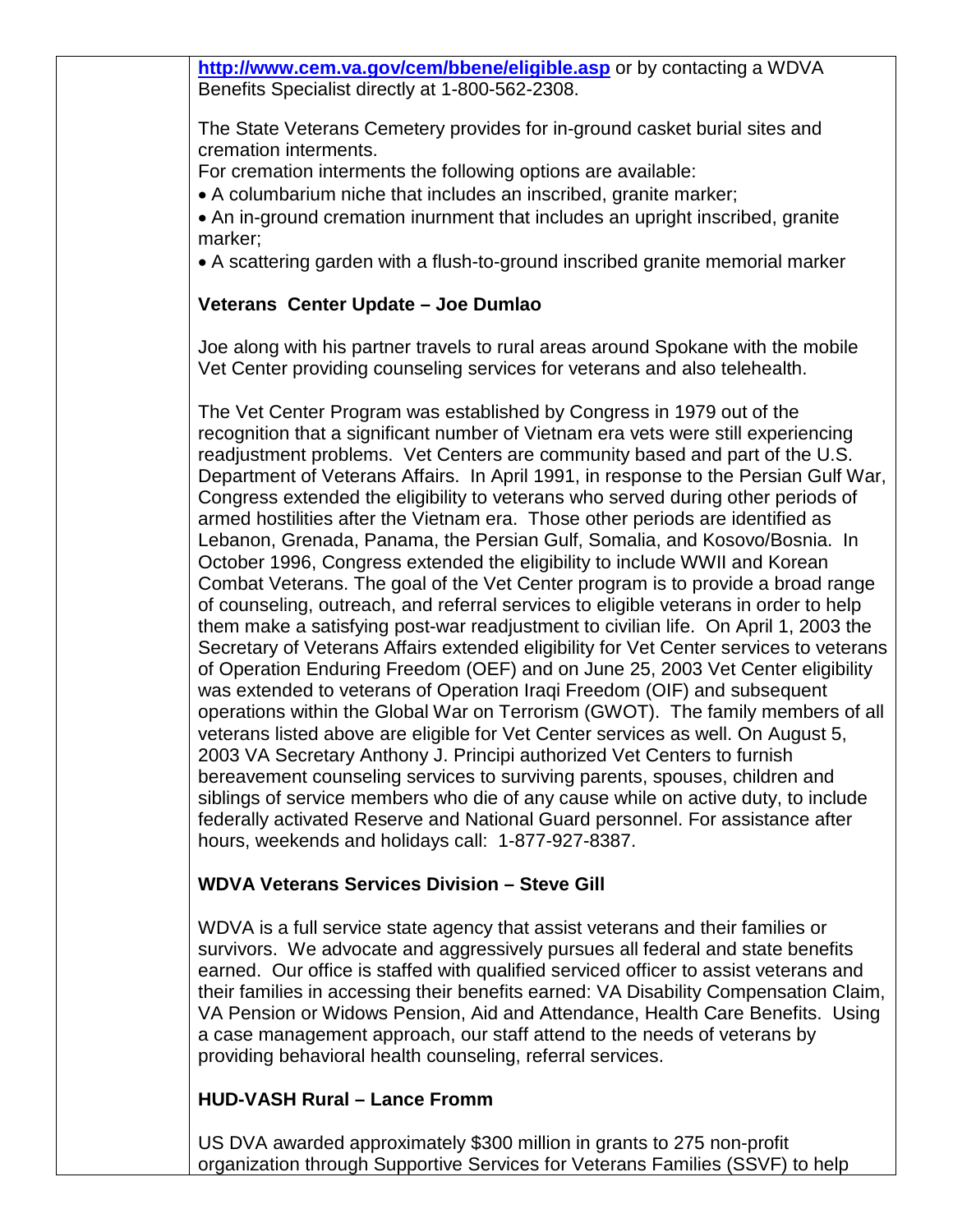thousands of very low income veteran families who are permanently housed or transitioning into permanent housing. In 2016 nearly 85% of those discharged from SSVF obtained permanent housing.

The National Call Center for Homeless Veterans received more than 128,000 calls and aided over 38,000 veterans and/or their families through homeless chat. (**877- 424-3838 available 24/7 7 days a week)**

Over the course of the year, VA staff and community partners hosted more than 350 stand downs across the country.

The **HUD**-**VASH** Program combines the Department of Housing and Urban Development (**HUD**) Housing Choice **Voucher** (HCV) rental assistance for homeless veterans and their families with case management and clinical services provided by the Department of Veterans Affairs (VA) at its medical centers and in the community.

**Eligibility for HUD-VASH –** Honorably discharged veterans, continuously homeless for a year or more or at least 4 episodes of homelessness in the past 3 years, needs and agrees to participate in case management. **Priority are given to:** Veterans who are chronically homeless, Veterans who served in Iraq or Afghanistan, Veterans with dependent children, Female veterans, and Homeless veterans at high risk. Veteran is referred to VA Medical Center – list of VAMC and participating PHAs on the HUD VASH can be found at: **http://www.hud.gov/offices/pih/programs/hcv/vash**

#### **Veterans CHOICE Program – Kevin Ginter**

Choice Program is part of the Veterans Access, Choice and Accountability Act of 2014 (VACAA). This program began to cover non-VVA care for eligible veterans entrolled in VA Healthcare. Veterans have option to receive non-VA health care rather than waiting for a VA appointment or if specialty care is not available at the VA. This program is designed to supplement the care the veterans received at a VA facility not replace or limit the care. Use of this program is totally voluntary - no veteran will be required to seek care in the community using the card. Any veteran currently eligible for VA care will retain that eligibility even if he/she will use the CHOICE program to obtain care in the community.

For more information visit the Choice Website at: **www.gov.opa/choiceact**

CHOICE Billing Questions/Collectoin Issues: 877-881-7618

CHOICE Line: 866-606-8198

#### **Veterans Assistance Fund – Eric Fritz**

Veterans and their families can apply for the different services by:

Via Phone: 509-486-2121 or via e-mail at: vso@co.okanogan.wa.gov